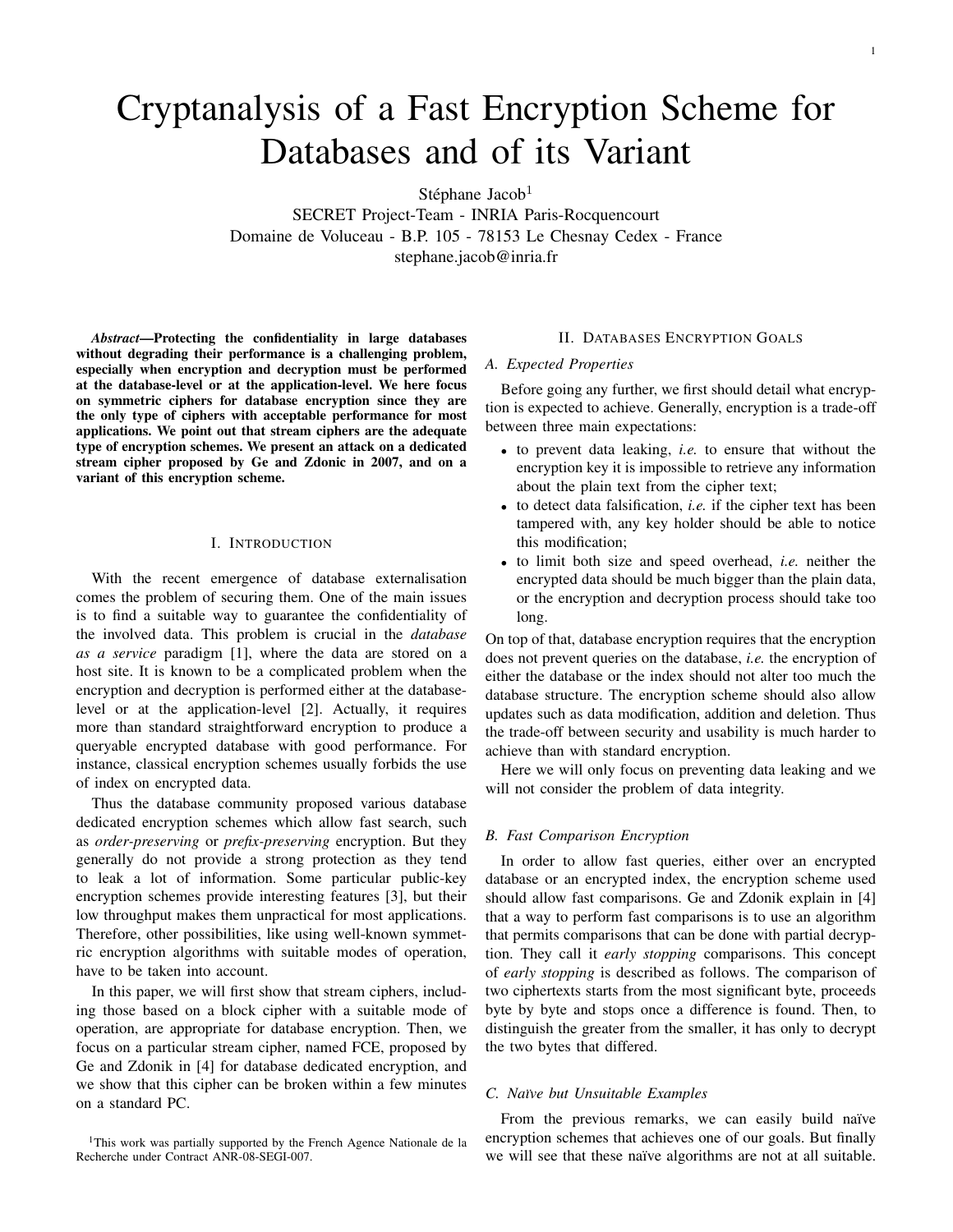## *1) Sure but Impracticable Encryption:*

A first idea to ensure a strong encryption is to directly encrypt the whole database. For example, this can be done by encrypting the database file using AES in an appropriate mode  $(CBC...)$ . Even though the security is obvious, so are its drawbacks: to perform a query the whole database has to be decrypted, updating the database requires a full decryption and re-encryption. This is of course out of question.

*2) Fast but Insecure Encryption:*

On the other side, some fast encryption schemes, which are suitable for database queries, have been proposed and studied by both cryptographic and database communities. *Order-preserving* and *prefix preserving* encryption are such encryption schemes specially proposed to encrypt databases.

They both have interesting properties for building indices on encrypted data, but they leak a lot of information about these data. Also they both are deterministic, *i.e.* to one plaintext only one ciphertext corresponds. Thus, they preserve equality, *i.e.*two identical plaintexts correspond to two identical ciphertexts. Even if it is essential when it comes to building an index, it is catastrophic for encrypting the actual database, as it reveals the repartition of the data, which can lead to many associations of ciphertext/plaintext. In many cases, this can give a good idea about the meaning of a given ciphertext.

Furthermore, neither *order-preserving* nor *prefix preserving* encryption is IND-CPA or IND-CCA. This can be proved easily using the definitions of the previous section. For example, in the case of *order-preserving* encryption, let the attacker first chose the messages 4 and 8. She then only has to require the encryption of 6 and compare it to the ciphertext she got to be able to tell if the ciphertext corresponds to 4 or 8.

But these are not the only issues with these encryption algorithms. Performing data addition and deletion is generally not feasible with them and neither is a single data modification in most cases. This is a huge drawback for most database applications.

Thus we saw that, even though achieving a single of our requirements for database encryption at a time is easy, combining them seams much harder.

## III. DESCRIPTION OF FCE

## *A. Notation and Definitions*

The FCE [4] encryption algorithm was built with an opensource column-oriented DBMS called C-Store [5] in mind. C-Store is indeed a read-optimized relational DBMS, which explains why the database updates is not the biggest issue here.

Before describing the encryption algorithm, we first define the notation we will use. The plaintext is divided in pages of  $p$ bytes  $m_i$ . The ciphertext is also divided in pages of p bytes  $c_i$ . There is a unique  $k$ -bit length key  $K$  for the whole database. To each plaintext page corresponds a permutation polynomial  $P(x) = ax^3 + bx^2 + cx + d$  mod p, derived from the page number  $j$  and the key  $K$ . The keystream will be computed from the polynomial  $P$  and the key  $K$ .

## *B. Algorithm*

The encryption is done one page at a time. It requires an encryption algorithm  $E$  to generate the permutation polynomial P from the key K and the page number  $i$ . The choice of  $E$  is not detailed in [4], but any standard cipher like AES can be used. We first need to define a notation before displaying the encryption algorithm (*cf.* Algo. 1).

**Definition 1.** We denote  $K_{\{d_i \to d_i + 7\}}$  the key byte starting at bit position  $d_i$ . The k-bit key is considered as a circular bit string, *i.e.* the bit positions are defined modulo k.

|                 | Algorithm 1 Fast Comparison Encryption (FCE) |  |
|-----------------|----------------------------------------------|--|
| <b>Require:</b> |                                              |  |

- A page of plaintext (p bytes  $\{m_i\}_{i \in \{0,\dots,p-1\}}$ ).
- The page number  $j$ .
- The  $k$ -bit length key  $K$ .

Ensure:

• The ciphertext page (p bytes  $\{c_i\}_{i\in\{0,\ldots,p-1\}}$ ).

 $\ell$  Generation of the permutation polynomial for Page  $j$  $(a, b, c, d) \leftarrow E(j, K)$  with  $a, b, c, d \in [0, p-1]$  $P(x) = ax^3 + bx^2 + cx + d \mod p$ 

// Encryption of this page for all i from 0 to  $p - 1$  do  $d_i = P(i) \mod k$  $c_i = m_i \oplus K_{\{d_i \to d_i + 7\}}$ end for

Clearly, FCE is a synchronous additive stream cipher where the *i*-th keystream byte equals  $K_{\{d_i \to d_i+7\}}$ .

FCE is actually a practical but weaker version of r-FCE. The difference between them is that, instead of using a permutation polynomial  $P$  derived from the key and the page number, r-FCE uses a random permutation of  $\{0, \ldots, p-1\}$ . Thanks to that, the ideal algorithm r-FCE is proven to be INFO-CPA-DB, a new type of security against *chosen plaintext attack* based on the notion of entropy, defined in [4] by Ge and Zdonik. But the authors stress out that the relationship between this notion and the resources in both time and space required to actually break the scheme remains unknown. Obviously, our attack does not work on r-FCE as it relies on ideal permutations.

But r-FCE is impractical as storing each permutation would require to store at least  $log_2(p!)$  random bits. For example, if  $p = 64$  KBytes,  $log_2(p!) \sim 954037$ , and this is clearly too much of an overhead. That is why the authors of [4] proposed to use permutation polynomials of degree 3 instead of these permutations.

It is worth noticing that, in FCE, the authors do not fully explain how to compute a permutation polynomial. But it is actually very simple to ensure that the polynomials used to encrypt each page are permutation polynomials. Indeed, a polynomial  $P(x) = ax^3 + bx^2 + cx + d$  modulo  $2^m$  is a permutation polynomial if and only if  $a$  and  $b$  are even and  $c$ is odd [6].

## *C. Parameters and Security*

As mentioned earlier, FCE was built with the open-source column-oriented DBMS called C-Store [5] in mind. Thus it is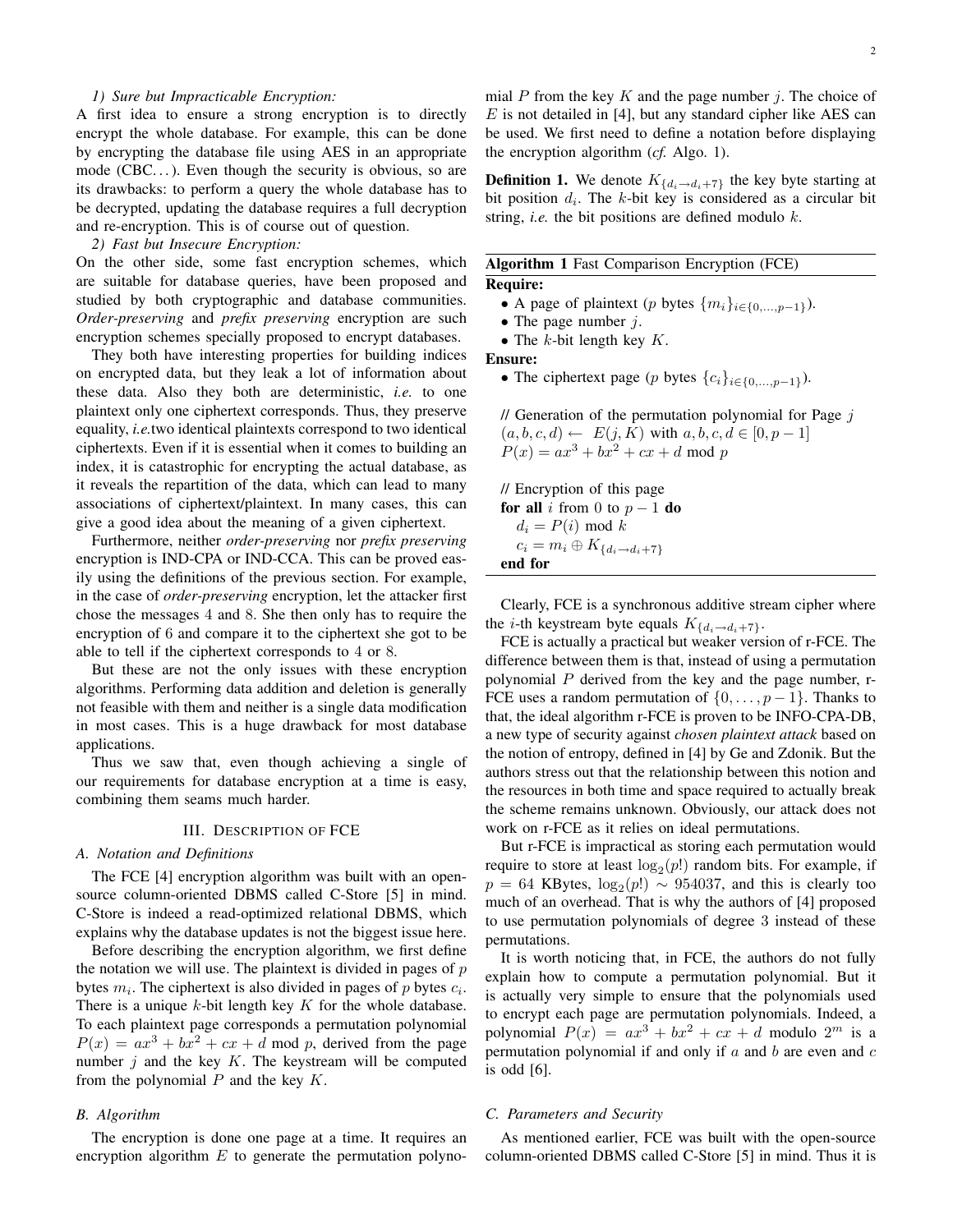interesting to consider the parameters used in the context of C-Store. They are the following:

- key size:  $k = 2^{15}$  bits (32 Kbit),
- page size:  $p = 2^{16}$  bytes (64 KBytes),
- $a, b, c, d$  size: 64 bits per 64 KByte page.

In this case, the key size is quite big. Since the security level of a symmetric cipher usually corresponds to its key size, in other words, the exhaustive search for the key is the most efficient attack, it is interesting to find out what security gives us these parameters in the case of a known plaintext attack.

We consider we have a page of plaintext and the corresponding page of ciphertext (we will see later that it is not necessary), and thus the keystream that consists of key bytes in the order determined by the polynomial. The first straightforward idea to retrieve the key is to perform an exhaustive search on all the possible  $(a, b, c, d)$ . For every polynomial, we compute its values over  $[0, p - 1]$  and try to rebuild the key from the keystream. If all the pieces match, we then derive the polynomial from this key and this page number. If it is the one we are working with, the couple (key, polynomial) is the one we wanted to find. The cost of this is  $2^{5p}$ , *i.e.*  $2^{80}$  with the proposed parameter set, if we consider that the pieces of the keystream will only fit together with the right polynomial. This method is already much better than an exhaustive search for the  $2^{15}$ -bit key and we see that the security parameter of FCE is not the size of its key.

## IV. CRYPTANALYSIS OF FCE

The attack we now present is a *known plaintext attack*, as defined previously. To retrieve the whole keystream, we need a page of plaintext and the corresponding page of ciphertext. From them, we will retrieve the key, and thus all the permutations of the different pages much faster than with the previous exhaustive search method.

#### *A. Relationship between Parameters* p *and* k

In the proposed parameter set, the key size  $k = 2^{15}$  equals half the number of bytes  $p = 2^{16}$  in each page. Thus, the polynomial  $P(x) = ax^3 + bx^2 + cx + d \mod 2^{16}$  is actually only used modulo  $2^{15}$ , as  $d_i = P(i)$  mod  $2^{15}$ . Since  $\forall i \in [0, 2^{15} - 1], P(i + 2^{15}) = P(i) \text{ mod } 2^{15}$ , we could have defined P modulo  $2^{15}$  instead of modulo  $2^{16}$ .

On top of that, this property gives  $\forall i \in [0, 2^{16} - 1]$ ,  $d_i =$  $d_{i+2^{15}}$  and thus only half a page of keystream, *i.e.*  $2^{15}$  bytes of both plain and ciphertext, is needed to retrieve the whole keystream, its second half being the exact same as the first. It implies that, if we only have a full page of ciphertext, we get the XOR of the plaintext. Indeed,  $m_{i+2^{15}} \oplus m_i = c_{i+2^{15}} \oplus c_i$ .

Of course, even without this unsuitable property, *i.e.* if we consider a modified version of FCE with  $p = k$ , our attack works, but then requires a whole page of plaintext and the corresponding page of ciphertext.

## *B. Principle of the Attack*

In this part, we will use the notation  $k = 2<sup>\kappa</sup>$  for the key size, and thus  $\kappa = 15$  for the FCE parameter set.

As we previously saw, it is much faster to perform an exhaustive search for the polynomials than for the key. The idea of the attack is to reduce the set of possible polynomials to do the search on.

The first reduction is made thanks to the following remark. For a given page, the couples of key and polynomial  $(K' = K \gg d', P'(x) = ax^3 + bx^2 + cx + (d - d'))$ are equivalent for all  $d'$ , meaning that given a page of plaintext, any of these couples will result in the same page of ciphertext. Therefore, we will search for  $K = K \gg d$  and  $\widetilde{P}(x) = ax^3 + bx^2 + cx$  and we will focus on d only once we find  $\tilde{K}$  and  $\tilde{P}$ .

Our problem is then the following. We want to retrieve  $(a, b, c)$  from the knowledge of  $K_{\{\widetilde{P}(i) \to \widetilde{P}(i) + 7\}}$  $K_{\{P(i) \to P(i)+7\}}$  where  $\tilde{P}(i) = ai^3 + bi^2 + ci$  mod  $2^k$ .

This problem will be eased thanks to the information given by  $K_{\{\widetilde{P}(i)\to \widetilde{P}(i)+7\}}$  on the preimages under P of successive<br>elements  $\widetilde{K}$  actually gives us a set of triples  $(\alpha, \beta, \alpha)$  among elements. K actually gives us a set of triples  $(\alpha, \beta, \gamma)$  among which all the preimages of  $(1, 2, 3)$  by  $\tilde{P}$  are present; even though there will still remain some unsatisfying triples. The existence of the required preimages is ensured by the fact that the polynomial is a permutation.

Then, for every possible triple  $(\alpha, \beta, \gamma)$  in this set, we search, in the ring  $\mathbb{Z}/2^k\mathbb{Z}$ , a solution of the following Vandermonde system:

$$
\begin{pmatrix}\n\alpha^3 & \alpha^2 & \alpha \\
\beta^3 & \beta^2 & \beta \\
\gamma^3 & \gamma^2 & \gamma\n\end{pmatrix}\n\begin{pmatrix}\na \\
b \\
c\n\end{pmatrix} =\n\begin{pmatrix}\n1 \\
2 \\
3\n\end{pmatrix} +\n\begin{pmatrix}\n\mu_1 \\
\mu_2 \\
\mu_3\n\end{pmatrix} 2^\kappa.
$$
\n(1)

We can even drop all the triples where  $\alpha$  or  $\gamma$  are even, as it is obvious from this system that they both have to be odd.

We now have to solve this Vandermonde system. In this purpose, let  $M =$  $\sqrt{ }$  $\mathcal{L}$  $\alpha^3$   $\alpha^2$   $\alpha$  $\beta^3$   $\beta^2$   $\beta$  $\gamma^3$   $\gamma^2$   $\gamma$  $\setminus$ . Thus, we search for a

solution to the following system, when  $M$  is given:

$$
M\begin{pmatrix}a\\b\\c\end{pmatrix}=\begin{pmatrix}1\\2\\3\end{pmatrix}+\begin{pmatrix}\mu_1\\ \mu_2\\ \mu_3\end{pmatrix}2^{\kappa}.
$$

Once multiplied by the adjugate matrix of  $M$ ,  ${}^tM^C$ , we have:

$$
\det M \begin{pmatrix} a \\ b \\ c \end{pmatrix} - {}^{t}M^{C} \begin{pmatrix} \mu_1 \\ \mu_2 \\ \mu_3 \end{pmatrix} 2^{\kappa} = {}^{t}M^{C} \begin{pmatrix} 1 \\ 2 \\ 3 \end{pmatrix},
$$

that can be simplified as such:

$$
\det M \begin{pmatrix} a \\ b \\ c \end{pmatrix} + 2^{\kappa} \begin{pmatrix} \lambda_1 \\ \lambda_2 \\ \lambda_3 \end{pmatrix} = \begin{pmatrix} m_a \\ m_b \\ m_b \end{pmatrix}.
$$

Thus, each coefficient  $\alpha \in \{a, b, c\}$  is a solution of an equation of the form det  $(M)\alpha+2\alpha\lambda=m_\alpha$  to solve. Such a system has a solution if and only if gcd (det M,  $2^{\kappa}$ ) divides  $m_a lpha$ . Let  $(u, v)$  denote the corresponding Bézout coefficients, *i.e.*, a pair of integers satisfying det  $(M)u+v2^{\kappa} = \gcd(\det M, 2^{\kappa}),$ when the system has a solution. Then, the solutions to the equation are:

$$
\alpha = u \frac{m_{\alpha}}{\gcd(\det M, 2^{\kappa})} + n \frac{2^{\kappa}}{\gcd(\det M, 2^{\kappa})},
$$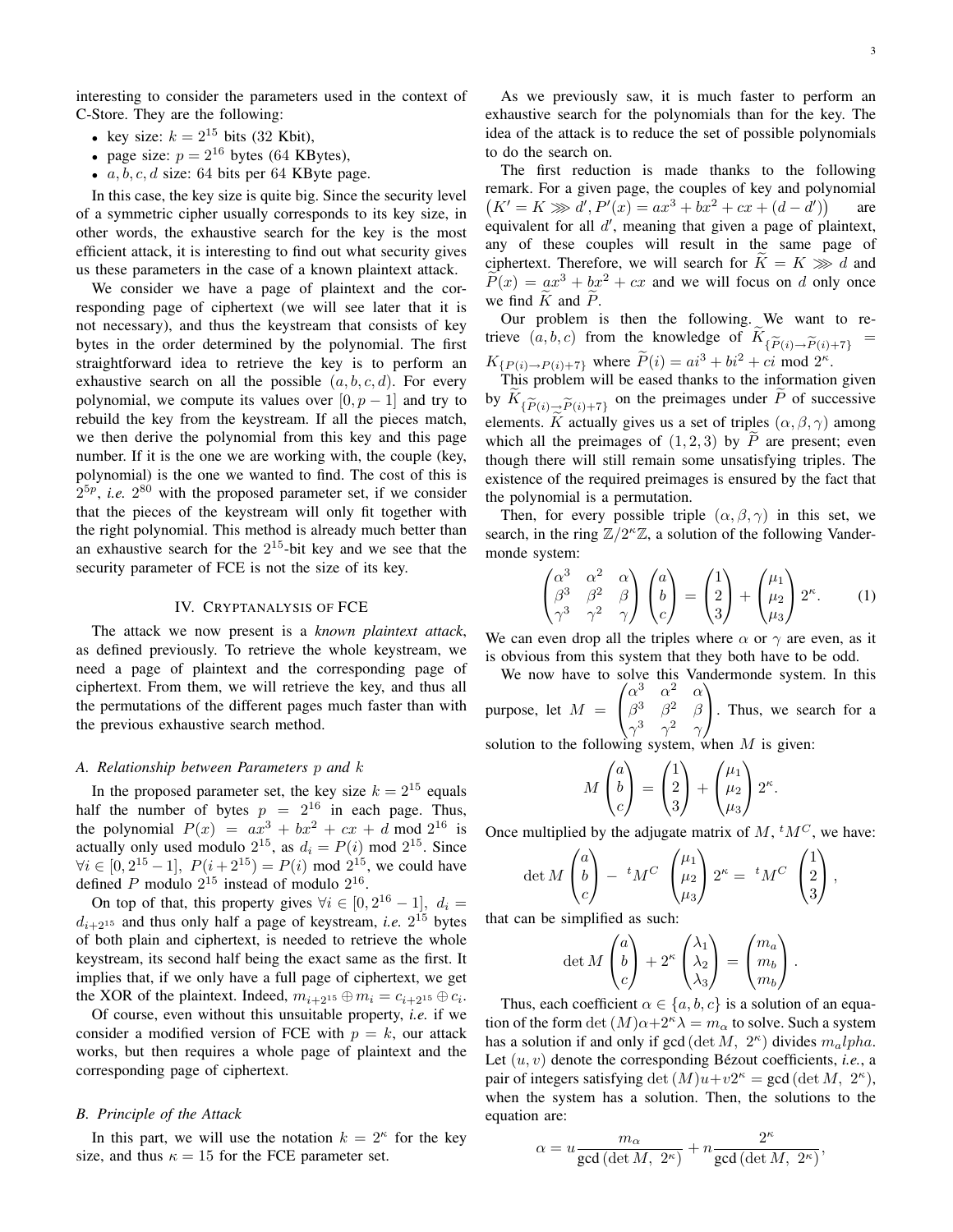where  $n \in \mathbb{Z}$ .

This generally gives only a few solutions as, most of the time, the gcd is equal to 4. But it can grow bigger and then the search for  $(a, b, c)$  just gets too expensive. There are two ways to solve this issue. The first one consists in using preimages of 4, 5 . . . as well and ensures to find a system that has fewer solutions. The second way is to simply ignore the triple  $(i, j, k)$ that leads to the big gcd. The probability of eliminating the good triple  $(a, b, c)$  is only  $\frac{1}{2^{45}}$ . This probability being very low, we can do that at first as we only meet such triple  $(i, j, k)$ on average twice for every attack. If the attack fails, we can always go back to the previous case and test these triples.

We now have a set of possible values for  $(a, b, c)$  and can proceed with a search, as described previously, but limited to this smaller set.

## *C. Detailed Description of the Attack*

The attack algorithm is detailed in Algo. 2. The first step consists in computing all  $v_i = m_i \oplus c_i$ . The obtained  $v_i$ then correspond to all the bytes of  $K$  starting respectively at position  $P(0), P(1), \ldots, P(2^{\kappa} - 1)$  with  $P(x) = ax^3 +$  $bx^2 + cx + d$  mod  $2<sup>\kappa</sup>$ , but without their ordering. That will allow us to determine a small set of triples  $(\alpha, \beta, \gamma)$  among which are all the potential preimages of  $(1, 2, 3)$  by P.

If  $\overline{P}$  is the wanted permutation,  $v_0$  gives some information on  $\alpha$  such that  $\hat{P}(\alpha) = 1$ . Actually the first 7 bits of  $v_{\alpha}$ correspond to the last 7 bits of  $v_0$  since we have  $v_0$  =  $K_0, K_1, \ldots, K_7$  and  $v_\alpha = K_{\{\widetilde{P}(\alpha) \to \widetilde{P}(\alpha) + 7\}} = K_{\{1 \to 8\}} = \widetilde{K}_1$  $K_1, \ldots, K_7, K_8.$ 

That enables us to build three sets,  $\mathcal{E}_1$ ,  $\mathcal{E}_2$  and  $\mathcal{E}_3$  containing respectively the possible preimages of 1, 2 and 3 by  $P$ . Their average sizes are given by the number of all possible values for the preimage divided by  $2^7$  since 7 bits of the corresponding keystream byte are known. For the given parameters, we then have  $|\mathcal{E}_1| \sim 2^7$ ,  $|\mathcal{E}_2(x)| \sim 2^8$ , and  $|\mathcal{E}_3(x, y)| \sim 2^7$ .

The third step consists in solving the Vandermonde systems given by the triples  $(\alpha, \beta, \gamma)$  from  $\mathcal{E}_1$ ,  $\mathcal{E}_2$  and  $\mathcal{E}_3$ . That gives us a small set  $\mathcal L$  of possible values for  $(a, b, c)$ , in which we know that the triple we are looking for is.

In the fourth and last step we try to build the key corresponding to every possible triple, and, if we succeeded we search for the right d corresponding to this page.

## *D. Complexity*

We now have to evaluate the cost of this attack. Table I sums up the cost of the 4 steps of the attack.

TABLE I COST OF THE ATTACK

| Step | Cost                                                    | for the proposed parameters |
|------|---------------------------------------------------------|-----------------------------|
|      | $k$ XORs                                                |                             |
|      | 7k masks and comparisons                                | 7.915                       |
|      | $\left(\frac{k}{27}\right)^3$ 3 × 3 systems resolutions | 22                          |
|      | $k$ calls to the block cipher                           | പാ                          |

## Algorithm 2 Attack on FCE

Require:

- Half a page of plaintext,  $\{m_i\}_{i \in \{0,\dots,2^{\kappa}-1\}}$ .
- Half a page of ciphertext,  $\{c_i\}_{i\in\{0,\ldots,2^{\kappa}-1\}}$ .

## Ensure:

• The key, the polynomials and the plaintext.

// Step 1: Keystream retrieval for all i from 0 to  $2^{\kappa} - 1$  do  $v_i \leftarrow m_i \oplus c_i$ end for

// Step 2: Finding the preimages of  $(1, 2, 3)$  by  $P$  $\mathcal{E}_1 = \left\{ \alpha \text{ odd } |v_{\alpha \{0 \to 6\}} = v_0 \gg 1 \right\}$  $\mathcal{E}_2(x) = \{ \beta \, | v_{\beta \{0 \to 6\}} = (v_0 \gg 2, x) \}$  $\mathcal{E}_3(x,y) = \{ \gamma \text{ odd } |v_{\gamma\{0\to 6\}} = (v_0 \gg 3, x, y) \}$ 

// Step 3: Filtering the  $(a, b, c)$  $\mathcal{L} \leftarrow \emptyset$ for all  $\alpha \in \mathcal{E}_1$  do  $x_{\alpha} \leftarrow$  msb bit of  $v_{\alpha}$ for all  $\beta \in \mathcal{E}_2(x_\alpha)$  do  $y_\beta \leftarrow$  msb bit of  $v_\beta$ for all  $\gamma \in \mathcal{E}_3(x_\alpha, y_\beta)$  do if the system (1) has a solution  $(a, b, c)$  then  $\mathcal{L} \leftarrow \mathcal{L} \cup \{(a, b, c)\}\$ end if end for end for end for

// Step 4: Reducing  $\mathcal L$  and finding d for all  $(a, b, c) \in \mathcal{L}$  do if we succeed to build  $\tilde{K}$  then for all  $d \in \{0, ..., 2^{\kappa} - 1\}$  do  $K \leftarrow \left(\widetilde{K} \ggg d\right)$  $(\tilde{a}, \tilde{b}, \tilde{c}, \tilde{d}) \leftarrow E(j, k)$  (j, the page nb) if  $\left(\widetilde{a}, \widetilde{b}, \widetilde{c}, \widetilde{d}\right) = (a, b, c, d)$  then return K end if end for end if end for

The cost of the attack is thus  $2^{15}$  calls to the block cipher algorithm plus  $\sim 2^{25}$  multiplications on 16 bits.

As our attack shows, the assumption that FCE is as secure as any underlying block cipher is clearly wrong. Indeed, we see that the attack with any underlying block cipher, either a secure one as AES or a weaker one as DES, works with the same complexity, the difference being the encryption time of this algorithm.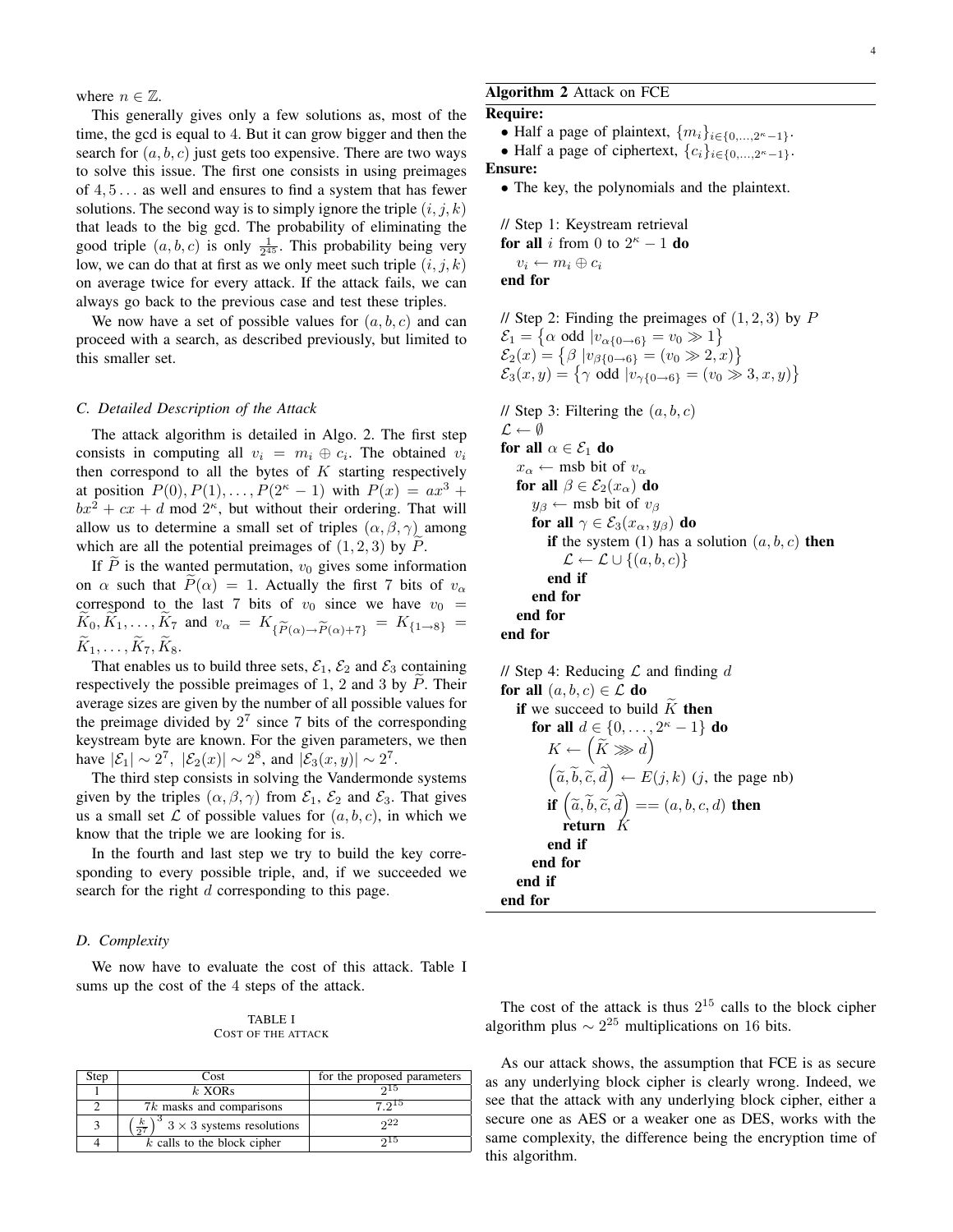## *E. Simulations*

We launched 300 attacks on two distinct computers (150 on each). We adopted the method where we ignore the triples  $(i, j, k)$  when they give a gcd greater than 16. We got a 100% success. The number of ignored triples varied between 0 and 6 and is worth 1.85 on average. The time taken by the attack is displayed in Table II.

TABLE II TIME OF THE ATTACKS (IN SECONDS)

| Type of processor        | Time  |          |       |
|--------------------------|-------|----------|-------|
|                          | Min.  | Max.     | Av.   |
| Intel(R) $Core(TM)2$ Duo | 283 s | 784 s    | 514s  |
| CPU E6850 @ 3.00GHz      |       |          |       |
| Intel(R) Xeon(R)         | 479 s | $1295$ s | 828 s |
| CPU 5120 @ 1.86GHz       |       |          |       |

#### V. CRYPTANALYSIS OF FCE VARIANT

## *A. FCE variant*

The authors of FCE also suggest a variant of this encryption scheme [7], which limits the value of the number of bytes per page,  $p$  to powers of a prime number; for obvious reasons we focus on  $p = 2^n$ . Let Q be an irreducible polynomial over  $GF(2^n)$  and  $\omega$  be a root of Q. Then there is a natural bijection  $\phi$  between  $[0, 2^n - 1]$  and  $GF(2^n)$ : to the element  $x = \sum_{i=0}^{n-1} x_i 2^i$  of  $[0, 2]$ P  $=\sum_{i=0}^{n-1} x_i 2^i$  of  $[0, 2^n - 1]$  corresponds the element  $x =$ <br>  $\sum_{i=0}^{n-1} x_i \omega^i$  of  $GF(2^n)$ , where ∀i ∈  $[0, n - 1]$ ,  $x_i \in \{0, 1\}$ . Moreover, for any integers  $i$  and  $j$ , we have

$$
\phi(i \oplus j) = \phi(i) + \phi(j) \tag{2}
$$

where  $oplus$  denotes the bitwise exclusive or when integers are identified with *n*-bit words, and  $+$  denotes the addition over the finite field  $GF(2<sup>n</sup>)$ . P is then defined as a polynomial of degree 3 over  $GF(2<sup>n</sup>)$  and the modulo k is taken on the value of  $P(x)$  mapped to  $[0, 2<sup>n</sup> - 1]$ , *i.e.* on  $\phi^{-1}(P(x))$ .

More precisely, the encryption procedure in Algo. 1 is now:

| // Encryption of the page                          |  |
|----------------------------------------------------|--|
| <b>for all</b> i from 0 to $p-1$ <b>do</b>         |  |
| $d_i = \phi^{-1} (P(\phi(i))) \mod k$              |  |
| $c_i = m_i \oplus K_{\{d_i \rightarrow d_i + 7\}}$ |  |
| end for                                            |  |

This FCE variant using polynomials over  $GF(2<sup>n</sup>)$  has some implications on the cryptanalysis, which thus has to be modified accordingly into the cryptanalysis we now describe. We will here retrieve the key, and thus all the permutations of all the pages, from a full page of both plaintext and ciphertext.

## *B. Principle of the Attack*

In this part, we will use the notation  $k = 2<sup>\kappa</sup>$  for the key size and  $p = 2^n$ , and thus  $\kappa = 15$ , and  $n = 16$  for the FCE parameter set.

As we previously saw, it is much faster to perform an exhaustive search on the polynomials than on the key.

5

Here, the constant coefficient  $d$  of  $P$  plays a particular role. Indeed, for a given page, for  $P(x) = P(x)+d$ , with  $d = P(0)$ , we deduce from (2) that

$$
d_i = \phi^{-1}(P(\phi(i))) = \phi^{-1}(\tilde{P}(\phi(i))) \oplus \phi^{-1}(d) = \tilde{d}_i \oplus d_0.
$$

Our problem is then the following. We want to retrieve  $(a, b, c)$  from the knowledge of  $K_{\{d_i \to d_i+7\}}$  =  $K_{\{\widetilde{d}_i \oplus d_0 \to \{\widetilde{d}_i \oplus d_0\} + 7\}}$ . Actually, we will show that  $(a, b, c)$ <br>can be recovered from the keystream by an exhaustive search can be recovered from the keystream by an exhaustive search on the least significant bits of  $d_0$ .

The knowledge of all  $K_{\{\widetilde{d}_i \oplus d_0 \rightarrow (\widetilde{d}_i \oplus d_0) + 7\}}$  provides us some information on the preimages under  $\tilde{P}$  of "successive" elements. For a given value of  $d_0$ , it actually gives us sets of triples  $(\alpha, \beta, \gamma)$ , among which all the preimages of  $(1, \omega, 1+\omega)$ by  $\tilde{P}$  are present.

We want to find some sets of possible preimages for  $(1, \omega, 1 + \omega)$ . Indeed, the following table shows the relations between  $d_0 = \phi^{-1}(d)$  modulo 4 and the values of  $\phi^{-1}(1+d)$ ,  $\phi^{-1}(\omega+d)$  and  $\phi^{-1}(1+\omega+d)$ .

| $d_0$ mod 4 | $\phi^{-1}(1+d)$ | $\phi^{-1}(\omega+d)$ | $\phi^{-1}(1+\omega+d)$ |
|-------------|------------------|-----------------------|-------------------------|
|             | $d_0 + 1$        | $d_0 + 2$             | $d_0 + 3$               |
|             | $d_0 - 1$        | $d_0 + 2$             | $d_0 + 1$               |
|             | $d_0 + 1$        | $d_0 - 2$             | $d_0 - 1$               |
|             | $d_0 - 1$        | $d_0 - 2$             | $d_0 - 3$               |

Thus, depending on the last two bits of  $d_0$ , the preimages of  $(1, \omega, 1 + \omega)$  will be in one of the following sets.

$$
\begin{array}{ll}\n\mathcal{E}_{-3}(t,u) &= \{ \delta \mid v_{\delta\{1\to 7\}} = (u,t,v_{0\{0\to 4\}}) \} \\
\mathcal{E}_{-2}(t) &= \{ \delta \mid v_{\delta\{1\to 7\}} = (t,v_{0\{0\to 5\}}) \} \\
\mathcal{E}_{-1} &= \{ \delta \mid v_{\delta\{1\to 7\}} = v_{0\{0\to 6\}} \} \\
\mathcal{E}_{1} &= \{ \delta \mid v_{\delta\{0\to 6\}} = v_{0\{1\to 7\}} \} \\
\mathcal{E}_{2}(x) &= \{ \delta \mid v_{\delta\{0\to 6\}} = (v_{0\{2\to 7\}},x) \} \\
\mathcal{E}_{3}(x,y) &= \{ \delta \mid v_{\delta\{0\to 6\}} = (v_{0\{3\to 7\}},x,y) \}\n\end{array}
$$

When trying to build the key  $K$  we will pick the elements in the proper set, according to the previous table. The average size of these sets is given by the number of all possible values for the preimage divided by  $2^7$  since 7 bits of the corresponding keystream byte are known. For the given parameters, we then have  $|\mathcal{E}_i| \sim 2^8$  for all *i*.

Then, for every possible value of  $d_0$  mod 4, we solve the Vandermonde systems given by the triples  $(\alpha, \beta, \gamma)$  in  $GF(2^n)$ from the sets  $\mathcal{E}_i$  determined by  $d_0$  mod 4:

$$
\begin{pmatrix}\n\alpha^3 & \alpha^2 & \alpha \\
\beta^3 & \beta^2 & \beta \\
\gamma^3 & \gamma^2 & \gamma\n\end{pmatrix}\n\begin{pmatrix}\na \\
b \\
c\n\end{pmatrix} =\n\begin{pmatrix}\n1 \\
\omega \\
1+\omega\n\end{pmatrix}
$$
\n(3)

That gives us 4 sets  $\mathcal{L}_i$  of possible values for  $(a, b, c)$ . One solution is to directly build a larger set  $\mathcal{L}$  =  $\bigcup_{i \in \{0...3\}} \{(a, b, c, i | (a, b, c) \in \mathcal{L}_i\}.$  Another idea is to build a fourth set  $\mathcal{E}_4$ , computed as  $\mathcal{E}_1, \mathcal{E}_2, \mathcal{E}_3$ , in which is stored elements j such as  $P(j) = 4$  is plausible from the overlapping properties of the keystream. Then we search for an element  $j$ of  $\mathcal{E}_4$  such as  $\phi^{-1}(\tilde{P}(\phi(j)))$  mod  $4 = i$ , where  $\tilde{P}$  is derived from  $(a, b, c) \in \mathcal{L}_i$ . This will reduce the size of  $\mathcal L$  slightly but not significantly.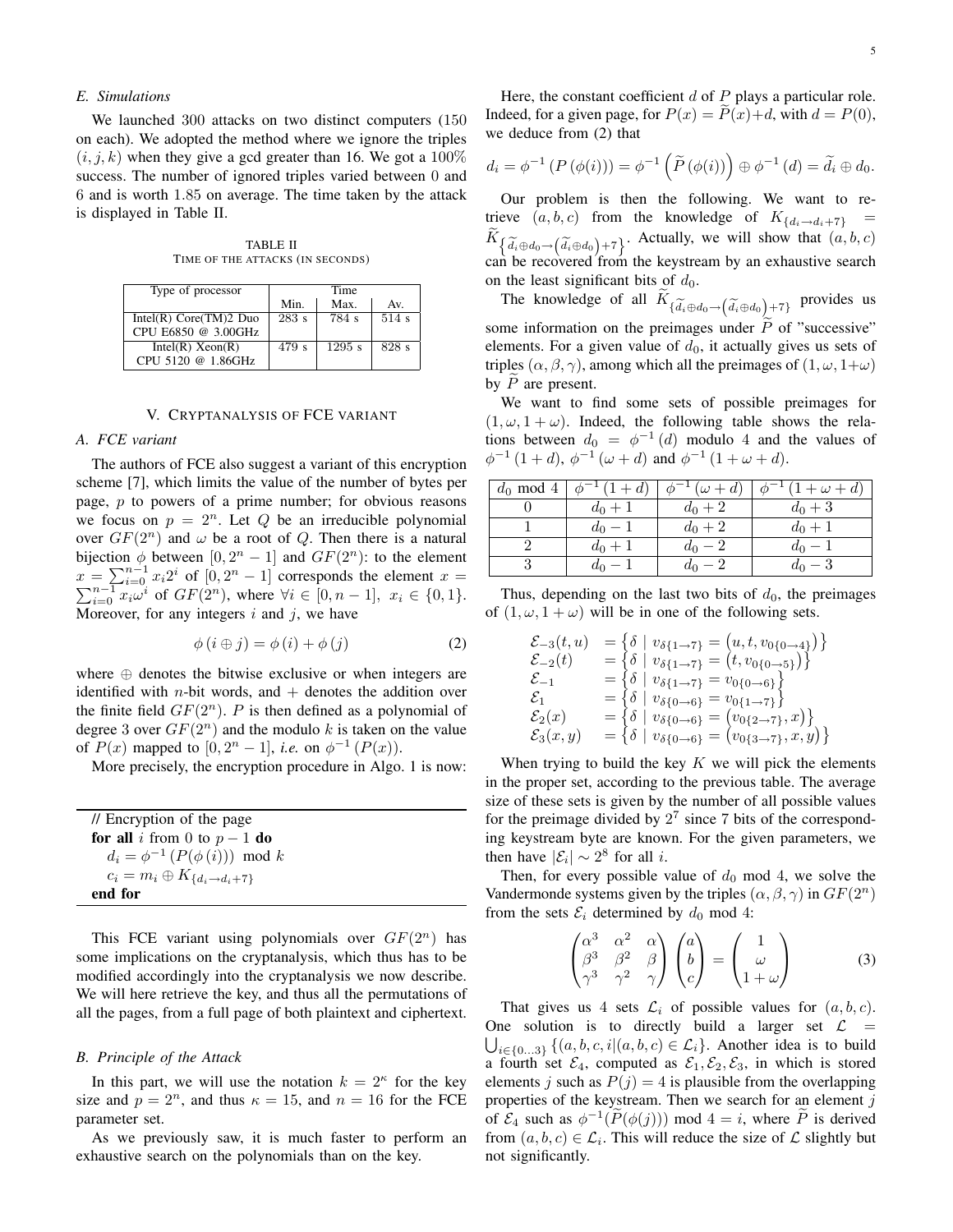Eventually, we go throughout  $\mathcal L$  and for every 4-tuple  $(a, b, c, \delta)$ , with  $0 \leq \delta \leq 3$ , we try to rebuild the key K for every d such that  $\phi^{-1}(d) \equiv \delta \mod 4$ . If we succeed, we finally only have to check if the 4-tuple  $(a, b, c, d)$  corresponds to the 4-tuple derived from the key we just build and the page number.

The attack algorithm on FCE variant is detailed in Algo. 3.

## Algorithm 3 Attack on FCE variant - Part I

## Require:

- A page of plaintext,  $\{m_i\}_{i\in\{0,\ldots,2^{\kappa}-1\}}$ .
- A page of ciphertext,  $\{c_i\}_{i\in\{0,\ldots,2^{\kappa}-1\}}$ .

## Ensure:

• The key, the polynomials and the plaintext.

```
// Step 1: Keystream retrieval
for all i from 0 to 2^p - 1 do
   v_i \leftarrow m_i \oplus c_iend for
```
// Step 2: Compute the sets for all  $(x, y, u, t) \in GF(2^n)$ 

| $\mathcal{E}_{-3}(t,u)$ | $=\{\delta \mid v_{\delta{0 \to 6}} = (u, t, v_{0{0 \to 4}})\}\$             |  |
|-------------------------|------------------------------------------------------------------------------|--|
| $\mathcal{E}_{-2}(t)$   | = { $\delta   v_{\delta\{1\rightarrow 7\}} = (t, v_{0\{0\rightarrow 5\}})$ } |  |
| $\mathcal{E}_{-1}$      | $=\{\delta \mid v_{\delta\{1\rightarrow 7\}}=v_{0\{0\rightarrow 6\}}\}$      |  |
| $\mathcal{E}_1$         | $=\{\delta \mid v_{\delta\{1\rightarrow 7\}}=v_{0\{1\rightarrow 7\}}\}$      |  |
| $\mathcal{E}_2(x)$      | = { $\delta$   $v_{\delta\{0\to6\}}$ = $(v_{0\{2\to7\}}, x)$ }               |  |
| $\mathcal{E}_3(x,y)$    | $=\{\delta \mid v_{\delta\{0\}\delta\}} = (v_{0\{3\}\gamma}, x, y)$          |  |

## *C. Complexity*

We now have to evaluate the cost of this attack. Table III sums up the cost of the 4 steps of the attack.

TABLE III COST OF THE ATTACK ON FCE VARIANT

| Step | Cost                                                                            | Experiments |
|------|---------------------------------------------------------------------------------|-------------|
|      | p XORs                                                                          | 916         |
|      | $13p$ masks and comparisons                                                     | $13.2^{16}$ |
|      | $4\left(\frac{p}{2^7}\right)^3 3 \times 3$                                      | 29          |
|      | systems resolutions (bitwise operations)                                        |             |
|      | $ \mathcal{L} p = 2^{16} \left(\frac{p}{2^7}\right)^3$<br>rebuilding of the key | 243         |
|      |                                                                                 |             |

In practice, there is also only one call to the block cipher, as the probability of properly rebuilding a wrong key is extremely low. Thus the main cost is the  $2^{43}$  attempts to rebuild the key.

This is due to the fact that we cannot decorrelate the search on d from the search on the triple  $(a, b, c)$  in this variant. But the cost of the attack is still much lower than the cost of the naïve attack, which consists here in trying the rebuild the key for every possible 4-tuple  $(a, b, c, d)$  and thus costs  $2^{64}$ attempts to rebuild the key.

As our attack shows, the assumption that FCE is as secure as any underlying block cipher is clearly wrong. Indeed, we see that the attack with any underlying block cipher, either a secure one as AES or a weaker one as DES, works with the same complexity, the difference being the encryption time of this algorithm.

## Algorithm 4 Attack on FCE variant - Part II

// Step 3: Filtering the  $(a, b, c)$ // Case  $d_0$  mod  $4 = 0$ for all  $\alpha \in \mathcal{E}_1$  do  $x_\alpha \leftarrow$  msb bit of  $v_\alpha$ for all  $\beta \in \mathcal{E}_2(x_\alpha)$  do  $y_\beta \leftarrow$  msb bit of  $v_\beta$ for all  $\gamma \in \mathcal{E}_3(x_\alpha, y_\beta)$  do Solve system (3) for all  $i \in \mathcal{E}_4$  do if  $ai^3 + bi^2 + ci$  mod  $4 = 0$  then  $\mathcal{L} \leftarrow \mathcal{L} \cup \{(a, b, c, 0)\}\$ continue end if end for end for end for end for // Case  $d_1$  mod  $4 = 1$ for all  $\alpha \in \mathcal{E}_{-1}$  do for all  $\gamma \in \mathcal{E}_1$  do  $x_{\gamma} \leftarrow$  msb bit of  $v_{\gamma}$ for all  $\beta \in \mathcal{E}_2(x_\gamma)$  do Solve system (3) for all  $i \in \mathcal{E}_4$  do **if**  $ai^3 + bi^2 + ci$  mod  $4 = 1$  **then**  $\mathcal{L} \leftarrow \mathcal{L} \cup \{(a, b, c, 1)\}\$ continue end if end for end for end for end for

## *D. Simulations*

Here we cannot perform as many simulations as in the previous FCE variant as the complexity is much higher here: on the tests we performed, in took between 50 minutes in the best case and 8 days in the worst case.

Up to step 4, the attack algorithm is quite fast and takes less than a minute. The slowest part of the algorithm is clearly the 5 th step. Our simulations show that the worst case scenario, *i.e.* when both  $(a, b, c)$  and d are at the end of their list of possibilities, take less than 60 days. But these results could benefit from software optimisations, and from parallelization.

Therefore, even though this variant is more robust, it does not provide a satisfactory protection against our attack.

#### VI. CONCLUSIONS

Ge and Zdonik's work [4] shows that a fast comparison encryption scheme should be used for protecting the confidentiality of big databases, and especially that an additive stream cipher is particularly relevant in this case.

However the algorithm they proposed, FCE, albeit its great performances, does not ensure a sufficient security for one can